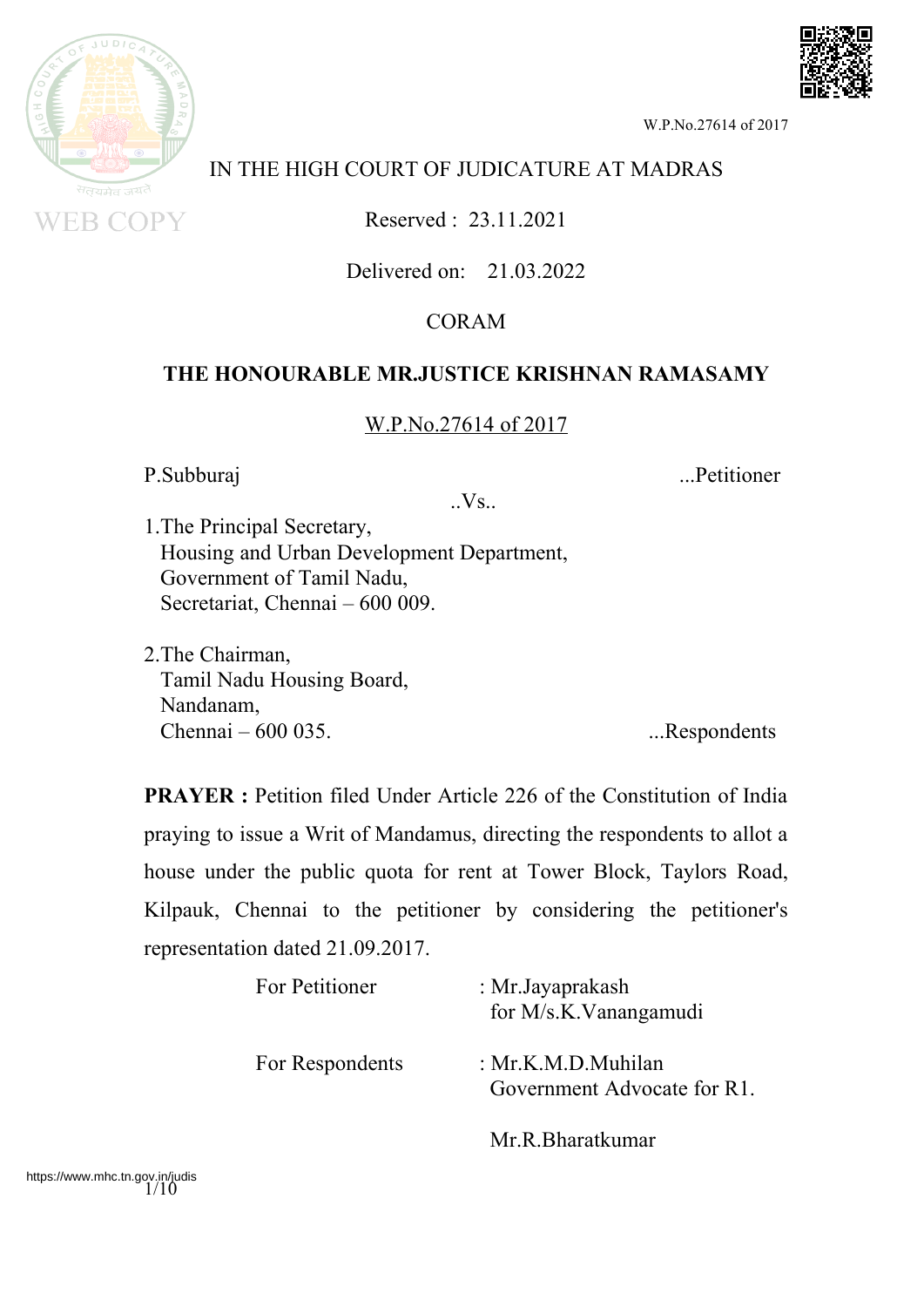



Standing Counsel for R2

#### **O R D E R**

This writ petition has been filed for a direction to the respondents to allot a house under the public quota for rent at Tower Block, Taylors Road, Kilpauk, Chennai to the petitioner by considering the petitioner's representation dated 21.09.2017.

2. According to the petitioner, he has enrolled in Bar Council of Tamil Nadu on 11.11.1987 as an Advocate. He was appointed as President of the District Consumer Redressal Forum, Madurai on 31.10.2005 and was drawing Rs.16,750/- basic salary per month and served for 9 months and thereafter he was transferred to Namakkal on 13.07.2006. During the relevant period, he was in charge of Karur and Dindigul Districts and disposed of several cases on merits.

3. The petitioner's wife served as nurse in Government Zonal Eye Hospital and retired on 31.05.2017. The petitioner's daughter is studying B.D.S.  $3<sup>rd</sup>$  year and his son has completed  $12<sup>th</sup>$  standard and is awaiting to join college.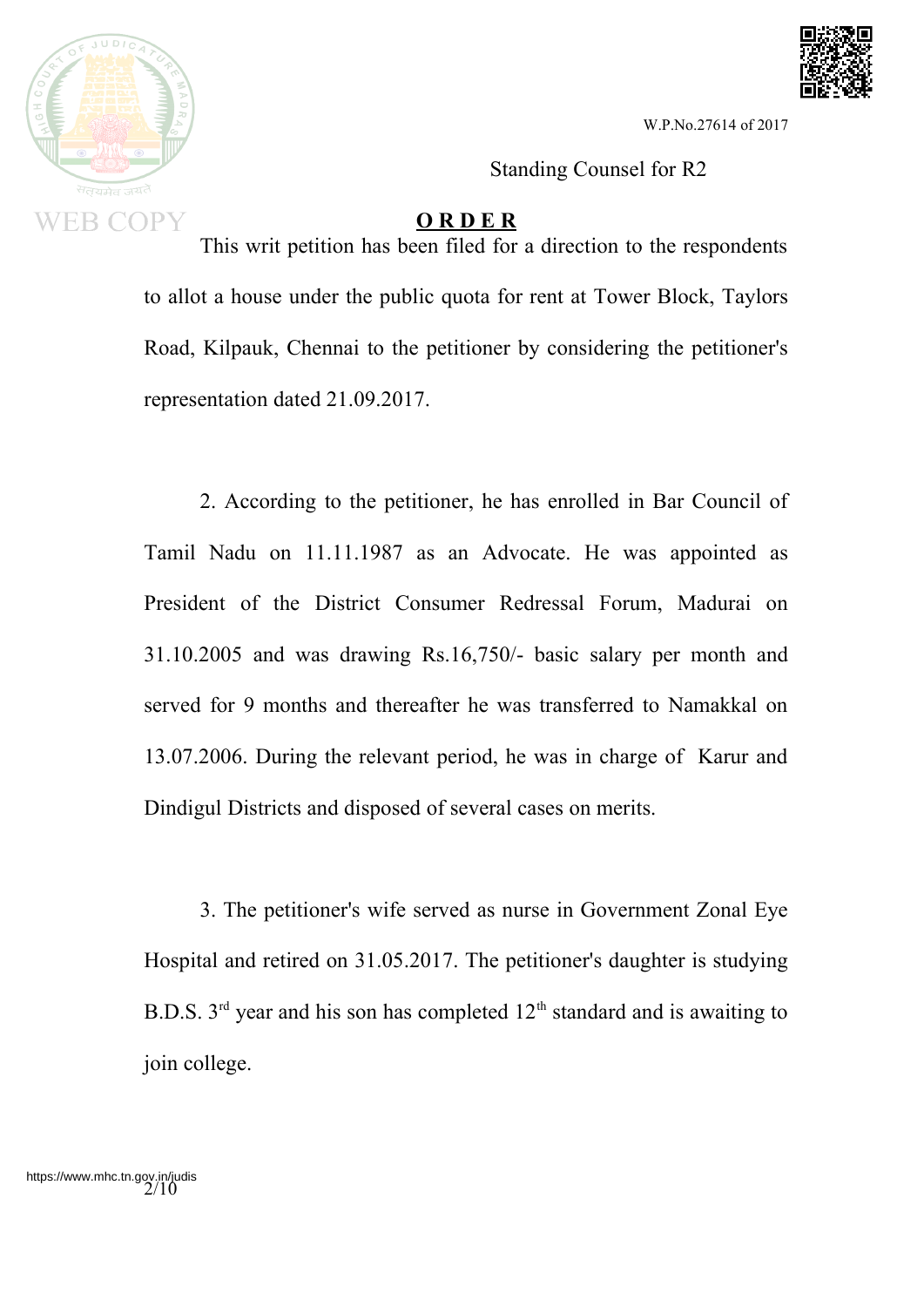



4. Under these circumstances, the petitioner has applied for allotment of a house on rental basis under public quota. The criteria to be looked into to give house under public quota is that the candidate should have done any good deed or charity to the general public and preference shall be given to such person who has come forward to serve the society morally with their good deeds. In this regard, the petitioner pointed out that he served the society by disposing several cases of litigants while working as President of the District Consumer Redressal Forum in Karur and Dindigul districts. Therefore, he has given a representation on 21.09.2017 but the respondents have not taken into consideration to dispose of the same. Hence the Writ Petition.

5. Per contra, the learned counsel appearing for the respondents would submit that the petitioner is a practicing advocate and he was appointed as a President of District Consumer Redressal Forum and his wife had also retired from service on 31.05.2017 as Nurse. Therefore, he would submit that they can manage on their own without any house being allotted on rental basis under the public quota.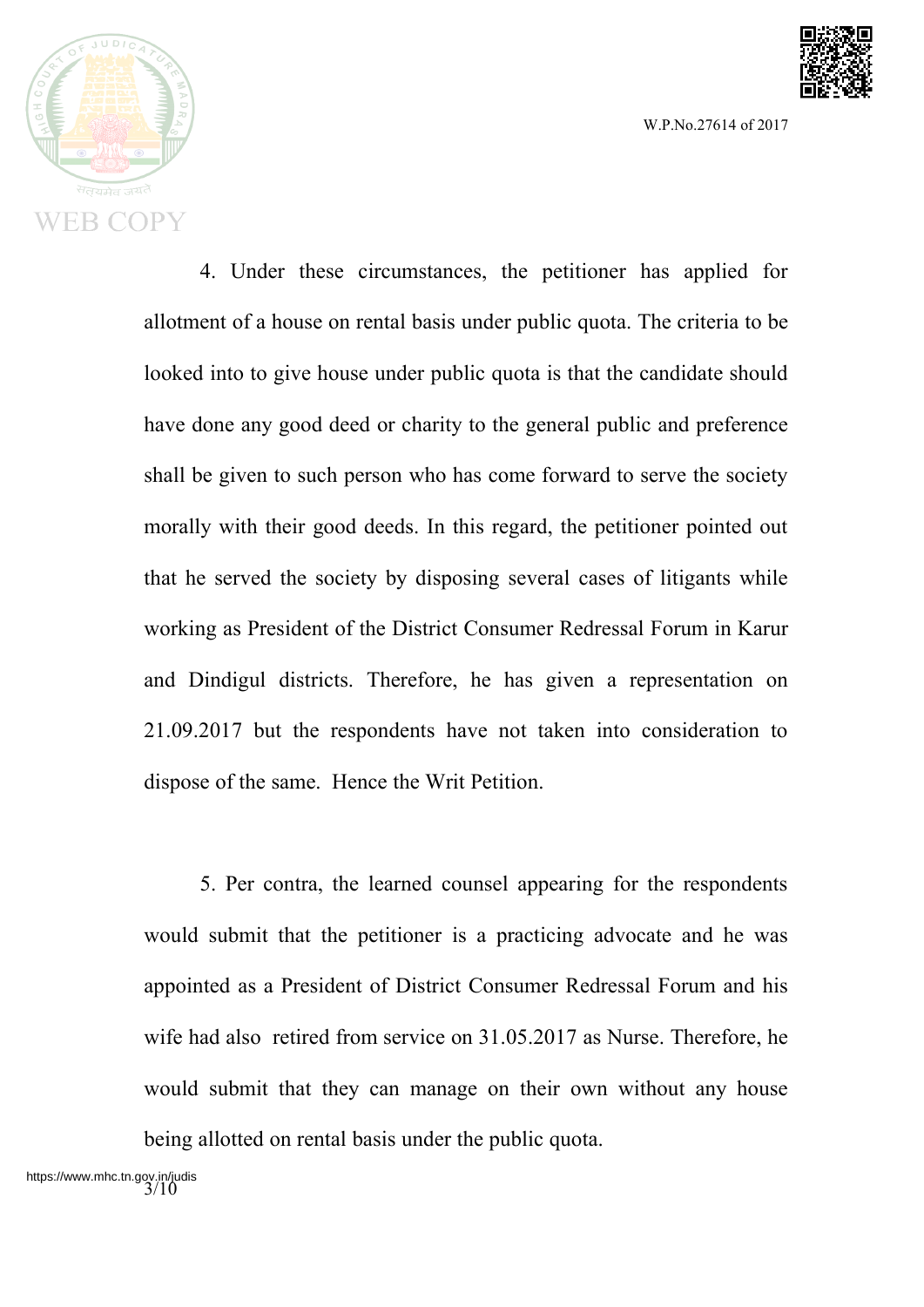



6. However, in reply, the learned counsel appearing for the petitioner would submit that he served as President of the Consumer Redressal Forum and disposed of many number of cases and he has substantially contributed the good deed to the public. Therefore, he is entitled for allotment of the house under public quota.

7. Heard the learned counsel for the petitioner and the learned counsel appearing for the respondents and perused the entire materials available on record.

8. There are two categories under which the Government allots rental accommodation, viz., "Public Quota" and "Government Quota". Though 'public quota' is shown as a distinct quota, it essentially forms part of the Government quota, as 20% of the accommodation made available by the Government is carved out to be allotted under the 'public quota'. The claim of the petitioner has to be considered under public quota since in the present case, the petitioner, a practicing lawyer, aged

60 years and admittedly served as a President of the Consumer Redressal https://www.mhc.tn.gov.in/judis<br>4/10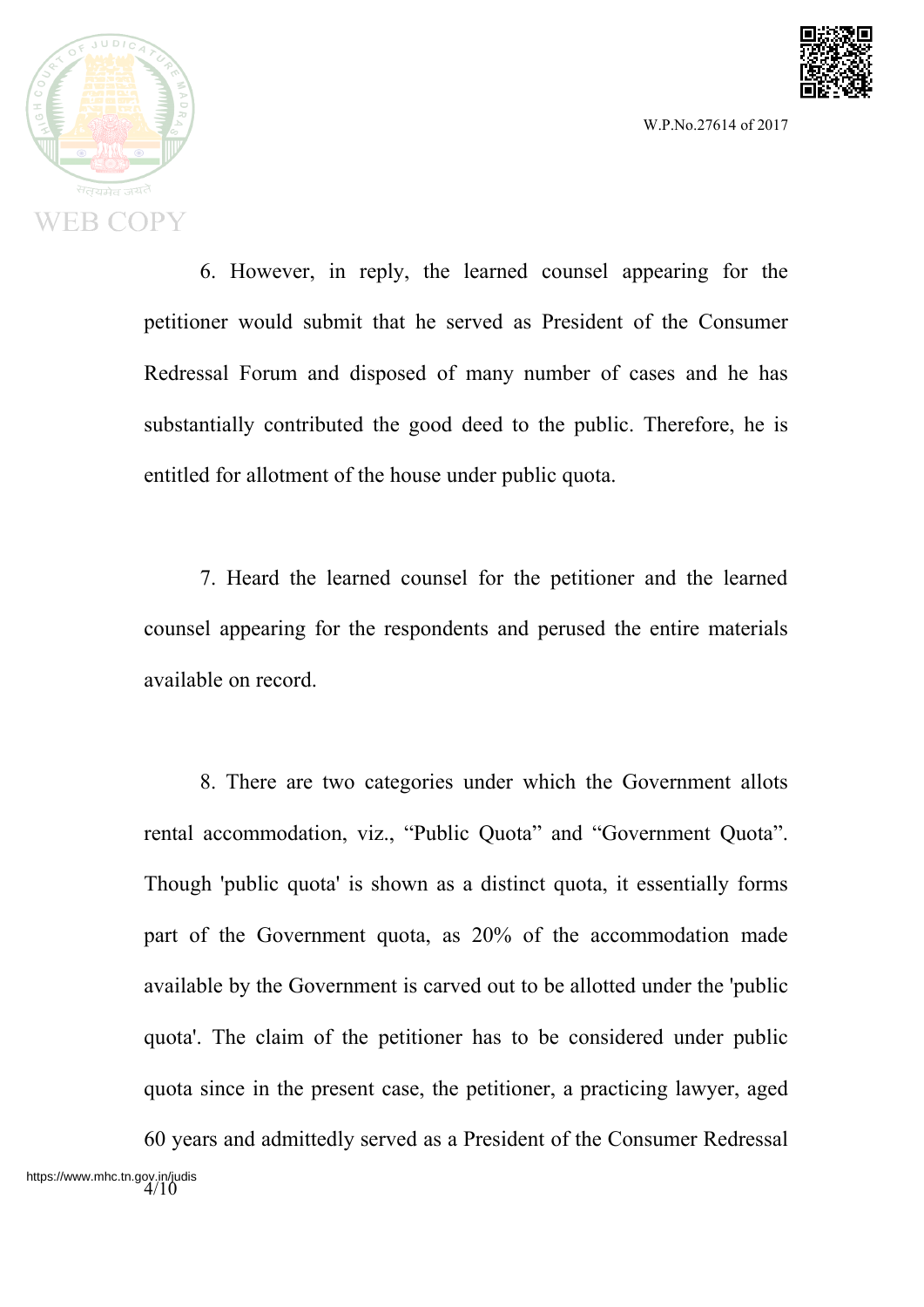



Forum and disposed of many number of cases and therefore, this Court is  $E_{\text{B}}$   $\bigcirc$  of the view that the petitioner is entitled to seek rental accommodation under 'public quota'.

> 9. This Court in the case of "*T. Sornapandian & Others v/s The Principal Secretary to Government, Housing & Urban Development (HB(2) HB5(2)) Department, Chennai & Others"* in W.A.Nos.453 to 457 of 2019 etc., batch, dated 01.03.2019, a Division Bench of this Court observed as regards the 'public quota' as under:

> > *"The question is what is "public quota"? The respondents have not placed any material as to what would constitute 'public quota'. Going by the meaning of the word 'public', we may be right in assuming that this quota is meant for the general public. If this is the liberal meaning to be assigned to the word 'public quota', who are the general public who will be entitled to this accommodation. Admittedly, the number of houses/tenements available under this quota are limited and available only in three cities, viz., Chennai, Madurai and Coimbatore. Therefore, how does the Government distribute this largess to the public. Are there any Rules framed by the Government to regulate the allotment? To our knowledge, there is nothing in*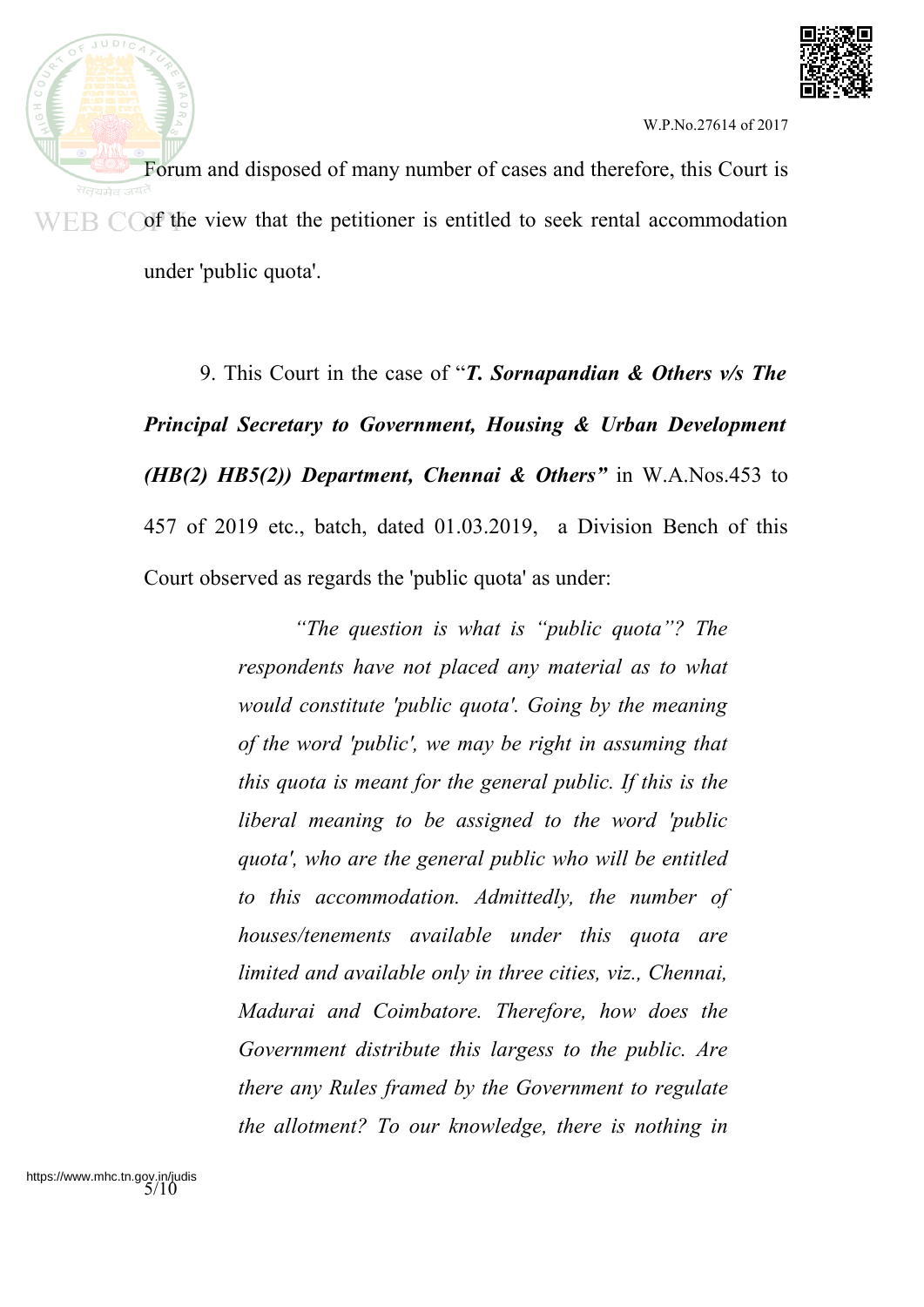

**EB COPY** 

W.P.No.27614 of 2017

*place in the form of a statutory rule or an executive instruction. Consequently, who would fall within the definition of "public". Is there an income criteria? Is it based on social status? or is it based on any outstanding or sterling performances of an individual for the cause of public and the welfare of the State or to a meritorious person, who has put service above self etc. All these questions remain unanswered."*

10. A perusal of the above, the allotment of residential accommodation under public quota has not been specifically prescribed to whom it has to be actually allotted. In such circumstances, it has to be construed that a person who renders service to the public, is certainly entitled to the residential accommodation under public quota.

11. In fact, the services rendered by the Advocates in assisting the Courts in the matter of dispensation of justice will fall under the category of public service since the litigant public would get resolved their disputes by engaging them. Advocate is an Officer of the Court, discharges public law functions of providing access to justice to the needy litigants. He has also the responsibility of ensuring that administration of justice carried on unhindered. The role of a Lawyer is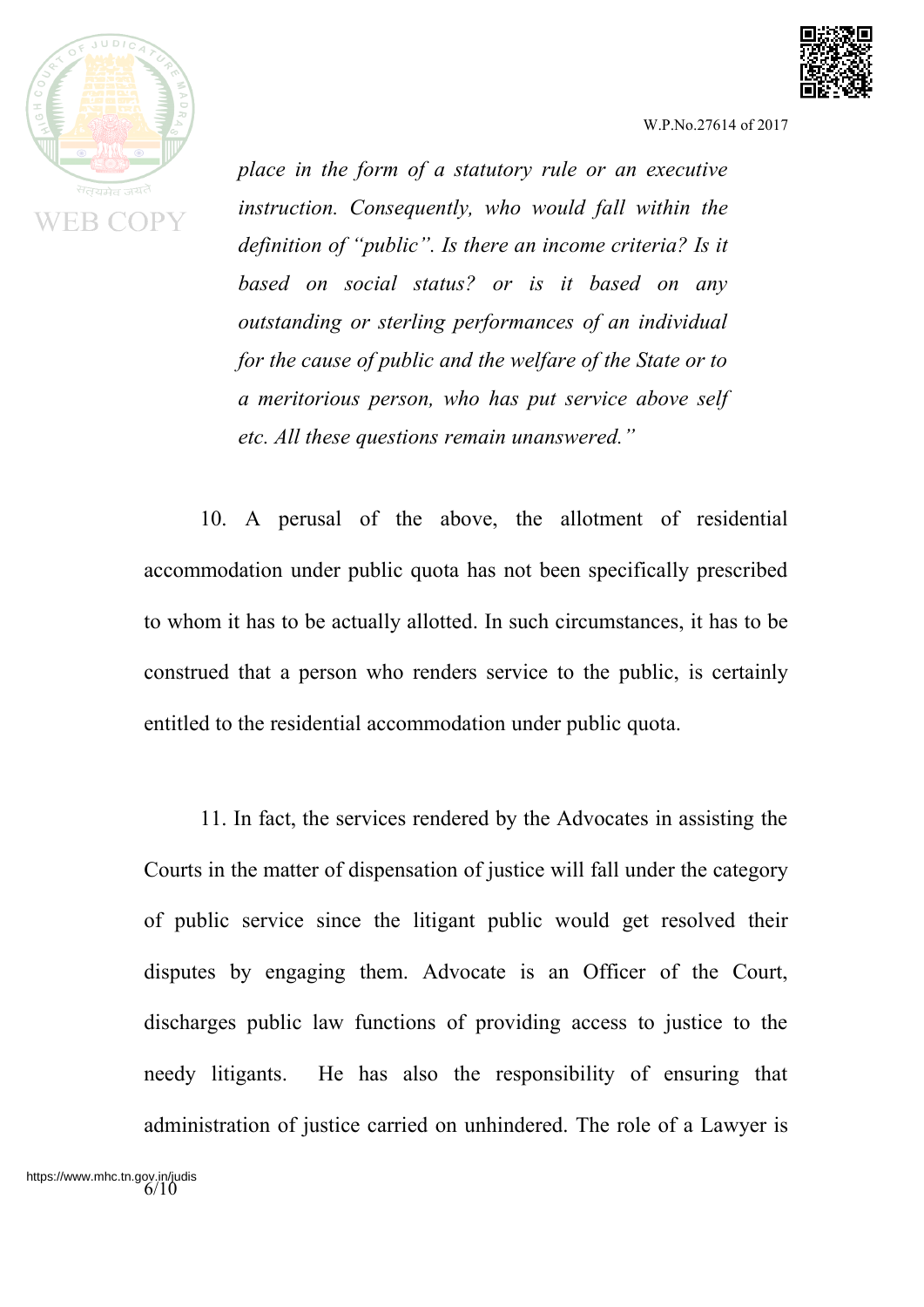

indispensable in the system of delivery of justice. The Advocate's duty is as important as that of a Judge and they play a vital role in the preservation of justice system and since the duty of a lawyer is to assist the Court in the administration of justice, the practice of law has a public utility flavor. Though the lawyers are viewed in society as highly competent and capable, but low in warmth and trustworthiness. Nowadays, many of the young Advocates, though they have mastered their degree in law, are facing many difficulties in society since they are in the irregular income group in their initial stage of practice facing difficulties to meet out their financial needs and to eke out their livelihood. While so, it is more difficult for them to find out their shelter on rental basis. Further, many of the landlords of houses, will not evince interest to let their property to the Advocates, apprehending that they may delay in payment of rent in time and likewise, the Banks also will hesitate to provide loans to the Advocates due to their income category. In the present case, it is unfortunate to note that the petitioner, having completed nearly 35 years of practice as an Advocate and also for short period as President of the District Consumer Redressal Forum, at the age of 60, he could not own a house and still facing difficult in finding his shelter and seeking the assistance of the Government and applied for https://www.mhc.tn.gov.in/judis<br>7/10

 $JUDIC$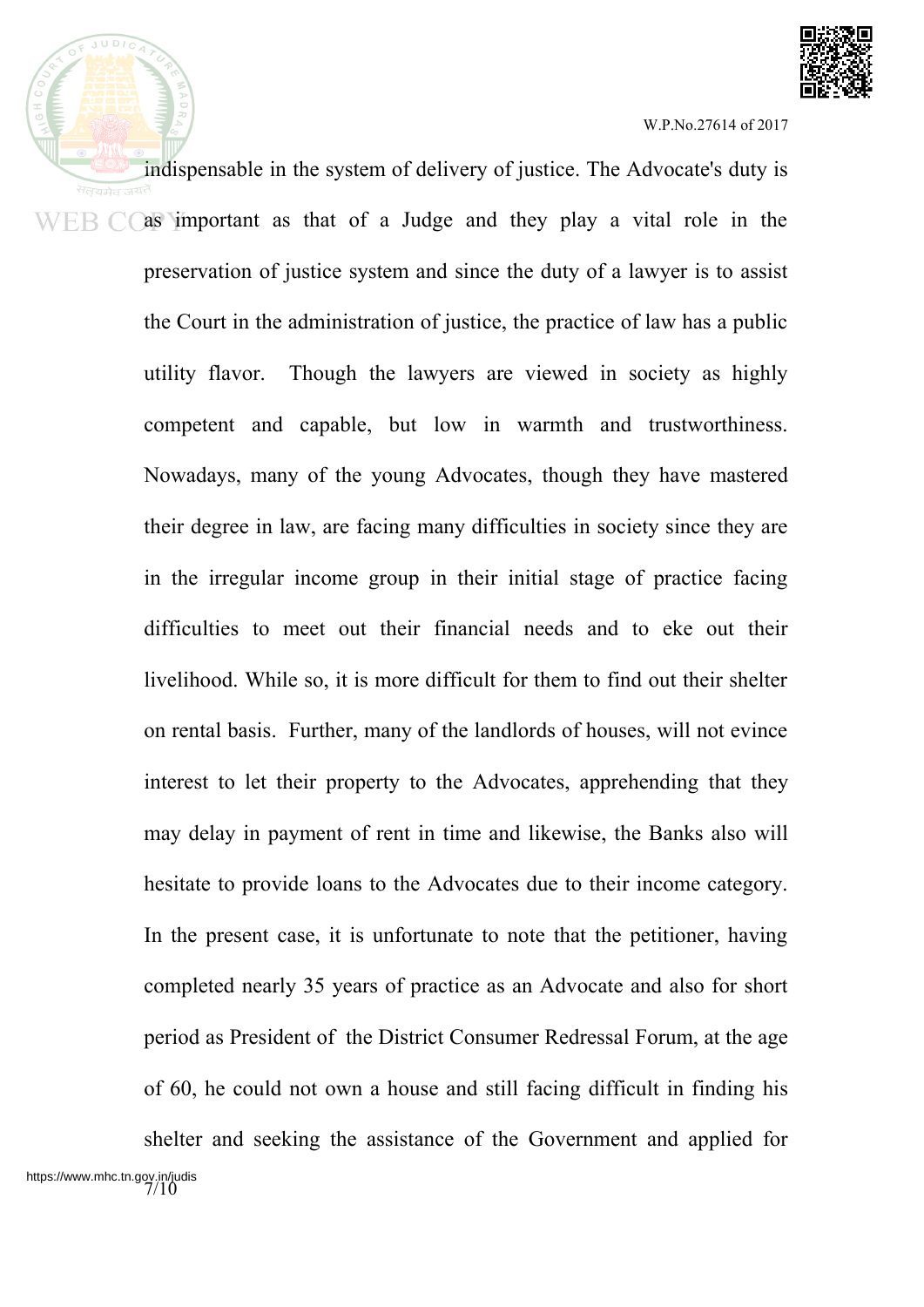

allotment of residential accommodation under public quota. **EB COPY** 

 $JUDIC$ 

12. Therefore, taking into consideration the predicament of many of the lower-income young Advocates and their services rendering to the society by assisting the Courts in the matter of dispensation of justice to a greater extent, this Court feels that it would be appropriate to give preference by reserving some percentage in public quota to the Advocates fraternity in the matter of allotment of residential accommodation to them in consultation of Bar Council of Tamil Nadu and Puducherry, initially for those who are practicing at the High Court of Madras and its Bench at Madurai. Accordingly, this Court pass the following order:

(i) the respondents are directed to consider the representation of the petitioner, dated 21.09.2017, on merits and in accordance with law within a period of eight weeks from the date of receipt of a copy of this order.

(ii) this Court directs the respondents and the Government of Tamil Nadu to frame a scheme in consultation with the Bar Council of Tamil Nadu and Puducherry to consider for the allotment of houses on https://www.mhc.tn.gov.in/judis<br>8/10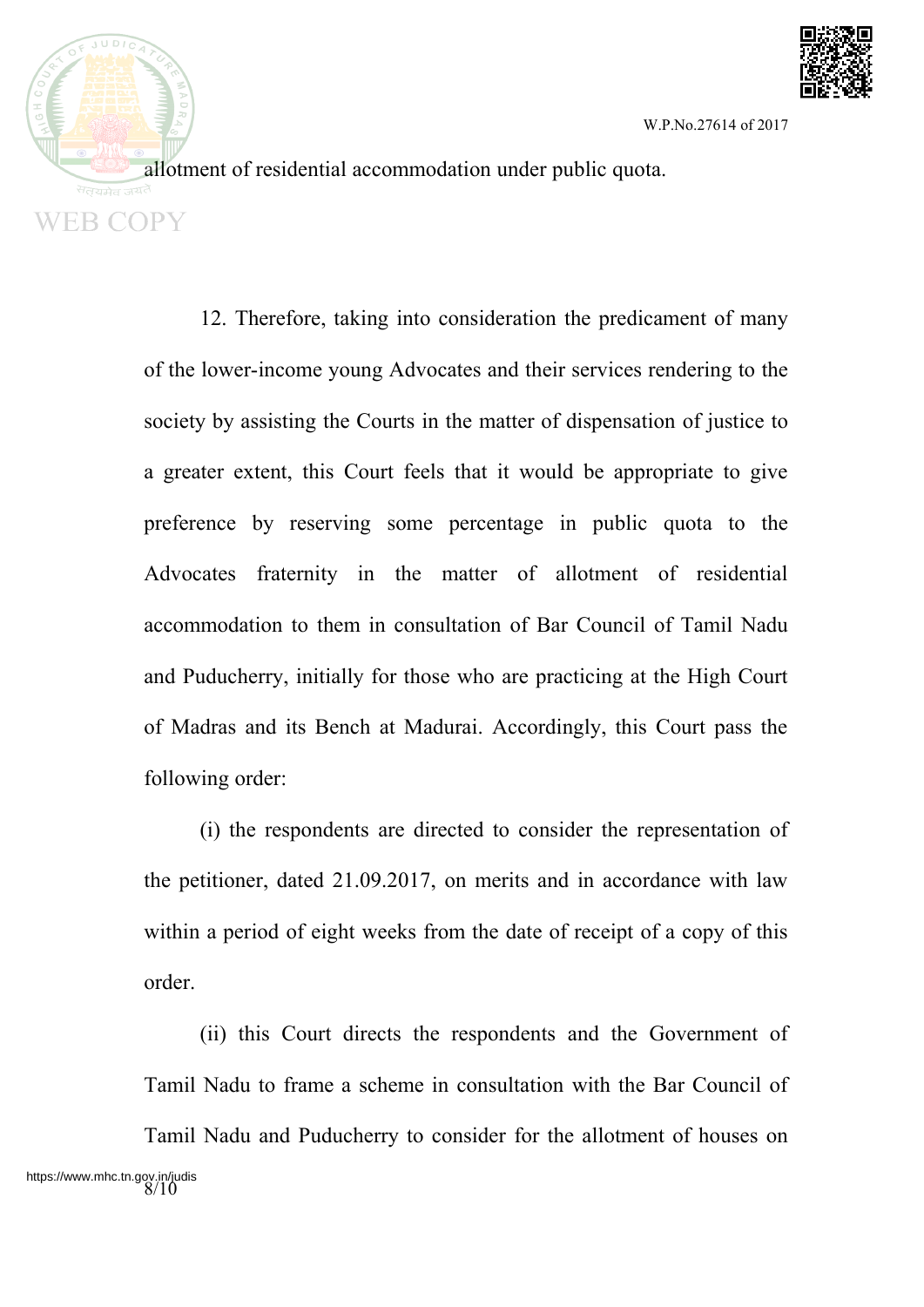



rental basis by giving preference to the practicing young advocates until सत्यमेव जयते  $WEB$  C the prescribed age, in public quota or otherwise, after taking into consideration of financial status of concerned advocate, who apply for residential accommodation on rental basis for limited number of years.

13. With the above, the Writ Petition is disposed of. No costs.

21.03.2022

Suk

Index : Yes / No Internet : Yes / No Speaking/Non-speaking order

To

1.The Principal Secretary, Housing and Urban Development Department, Government of Tamil Nadu, Secretariat, Chennai – 600 009.

2.The Chairman, Tamil Nadu Housing Board, Nandanam, Chennai – 600 035.

3.The Secretary, Bar Council of Tamil Nadu and Puducherry, Chennai 600 104.

https://www.mhc.tn.gov.in/judis<br>9/10